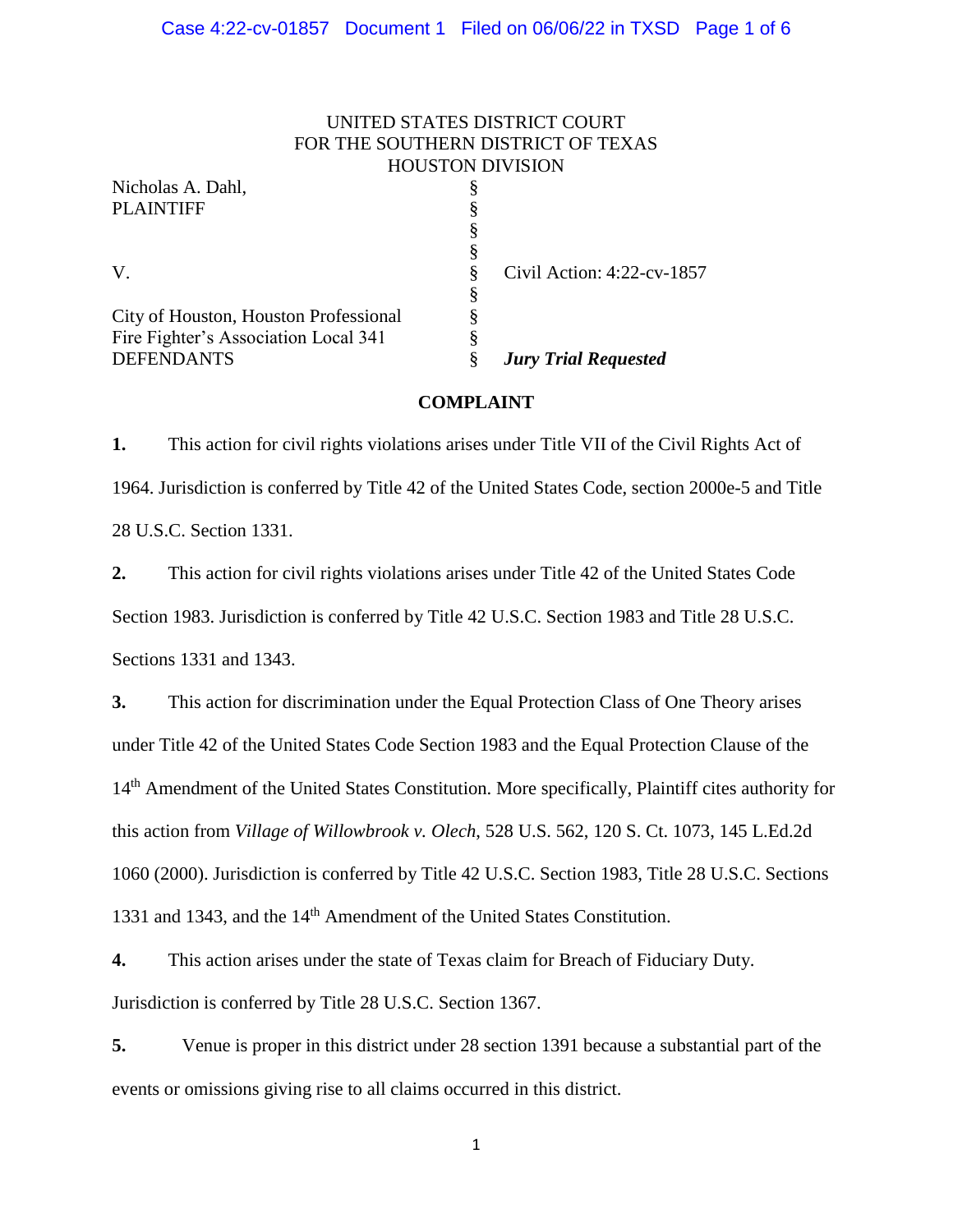#### **Parties**

**6.** The plaintiff is Nicholas A. Dahl, who is a resident of the State of Texas, currently, and was a resident of Texas at the time of the occurrence giving rise to this action.

**7.** Defendant City of Houston is a municipality, whose leadership is located at City Hall. The address is 900 Bagby St, Houston, TX 77002.

**8.** Defendant City of Houston is a municipality, whose leadership is located at City Hall. The address is 900 Bagby St, Houston, TX 77002.

**9.** Houston Professional Fire Fighter's Association Local 341 is a domestic entity, located at 1907 Freeman St, Houston, TX 77009.

#### **Facts**

**10.** The City of Houston employs more than 21,000 employees.

**11.** Plaintiff has been a firefighter with 18 years of experience. Plaintiff has been employed with the Houston Fire Department for the same amount of years.

**12.** Plaintiff is a white male and is married to an African American female, a member of a historically protected class.

**13.** Plaintiff was targeted, unjustly, for punishment and malevolent treatment by Defendants.

**14.** Plaintiff was going to be suspended for 90 days as a result of violations of Houston Fire Department policy, but this punishment was modified to 6 months of Plaintiff receiving only half compensation for his work.

**15.** The issue is that these violations are not true. Furthermore, a number of employees behind these employment allegations made against Plaintiff have ulterior motives compelling their false allegations against Plaintiff.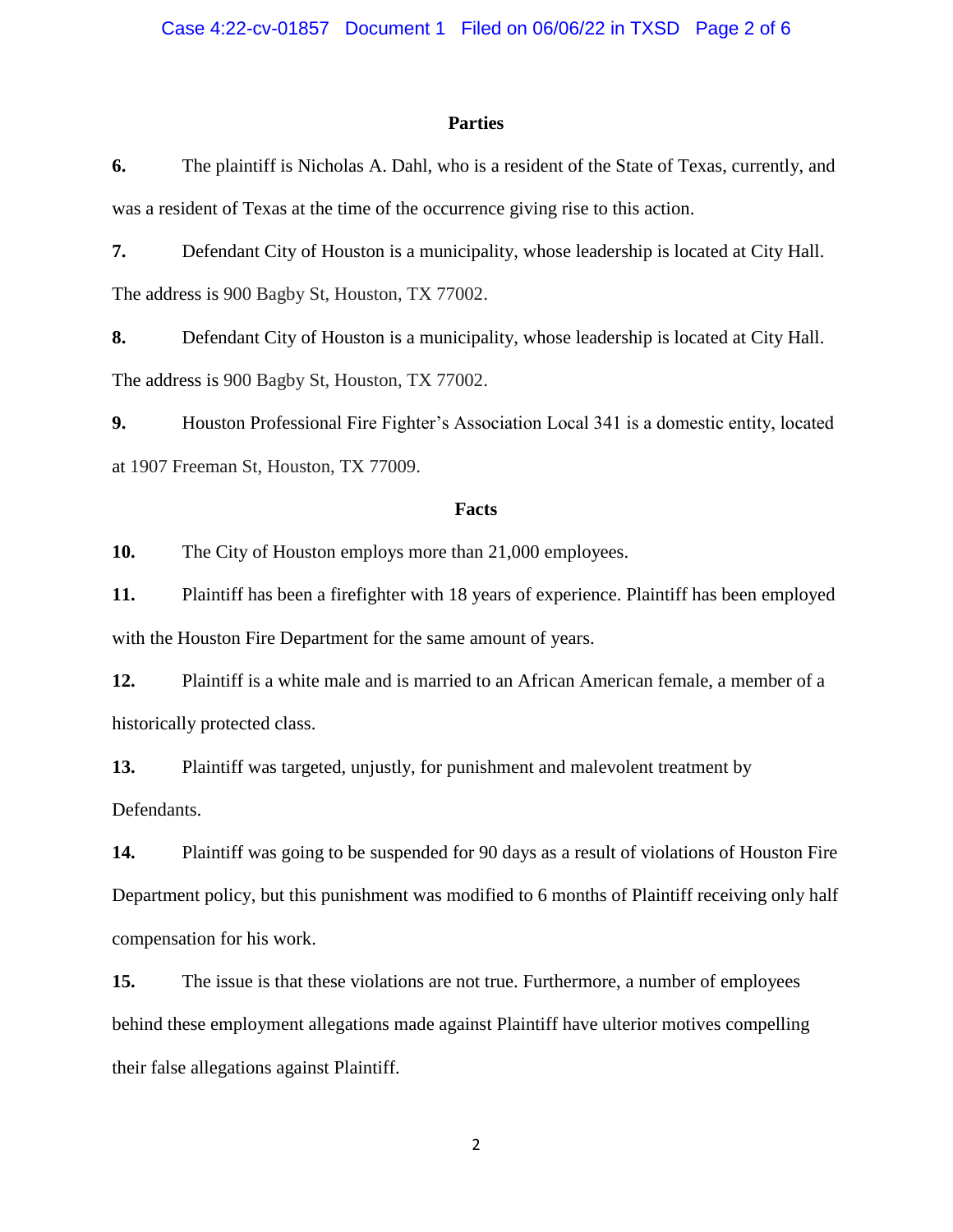#### Case 4:22-cv-01857 Document 1 Filed on 06/06/22 in TXSD Page 3 of 6

**16.** Plaintiff had been employed with the Houston Fire Department for about 18 years. During the duration of these 18 years of employment, Plaintiff was never accused of unsafe driving or not following safety protocol. These safety violation allegations against Plaintiff were never asserted until Plaintiff was accused of making racially derogatory statements about black woman.

**17.** Plaintiff did make reference to black women, but he made reference to black women because he was married to one, at the time of the subject conversation giving rise to the violations that lead to his discipline.

**18.** As for the Local 341 defendant, it has not only failed to represent Plaintiff's best interest, it has conspired with other parties affiliated with the City of Houston to punish Plaintiff for unwarranted reasons.

**19.** Plaintiff asked Local 341 defendant to investigate the allegations and speak to certain people and review certain circumstances and documentation. However, Local 341 refused to do any of those things or consider exculpatory evidence that would tend to vindicate Plaintiff. But Local 341 refused to represent Plaintiff's best interests. Local 341 worked against plaintiff's best interests, intentionally.

**20.** Plaintiff is still employed with the Houston Fire Department but fears his employment is at risk. Furthermore, Plaintiff has been injured financially as a result of being unjustly punished in a manner that has taken away half of his compensation for six months.

### **Count I. Violation of Title VII of the Civil Rights Act of 1964**

**21.** Plaintiff was treated differently from similarly situated employees. This case presents some unconventional circumstances due to Plaintiff needing relief under the law due to having an African American wife and being a white male. As a white male, it was presumed that his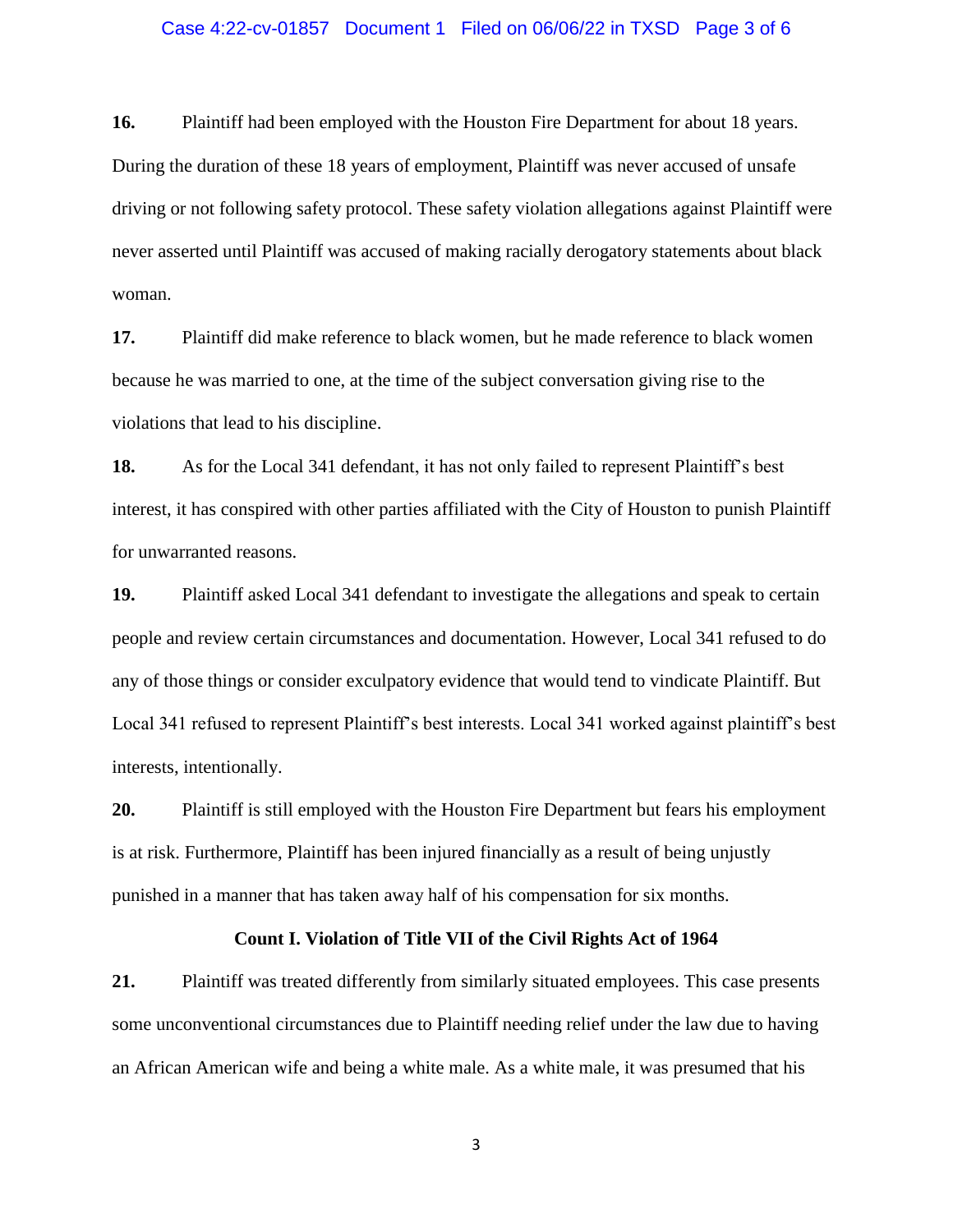#### Case 4:22-cv-01857 Document 1 Filed on 06/06/22 in TXSD Page 4 of 6

words were unsavory and unpleasant towards black women when in fact, Plaintiff was married to a black woman. As a result, of the discrimination, Plaintiff was not afforded the right to talk about his wife and marriage freely, and when he ultimately did, his statements were misconstrued, taken out of context, resulting in Plaintiff being punished. Once the fact of his marriage became known, this fueled further resentment and animosity towards Plaintiff. The defendant actors disapproved of Plaintiff's interracial marriage. And Plaintiff suffered harm as a result. Plaintiff seeks compensation for the following injuries:

- a. past and future lost wages
- b. past and future mental anguish
- c. harm to professional reputation past and future
- d. lost opportunity past and future

#### **Count II Section 1983 violation**

**22.** The City of Houston is a municipality. Plaintiff was treated differently from similarly situated employees. This case presents some unconventional circumstances due to Plaintiff needing relief under the law due to having an African American wife and being a white male. As a white male, it was presumed that his words were unsavory and unpleasant towards black women when in fact, Plaintiff was married to a black woman. As a result, of the discrimination, Plaintiff was not afforded the right to talk about his wife and marriage freely, and when he ultimately did, his statements were misconstrued, taken out of context, resulting in Plaintiff being punished. Once the fact of his marriage became known, this fueled further resentment and animosity towards Plaintiff. The defendant actors disapproved of Plaintiff's interracial marriage. And Plaintiff suffered harm as a result. Plaintiff seeks compensation for the following injuries:

a. past and future lost wages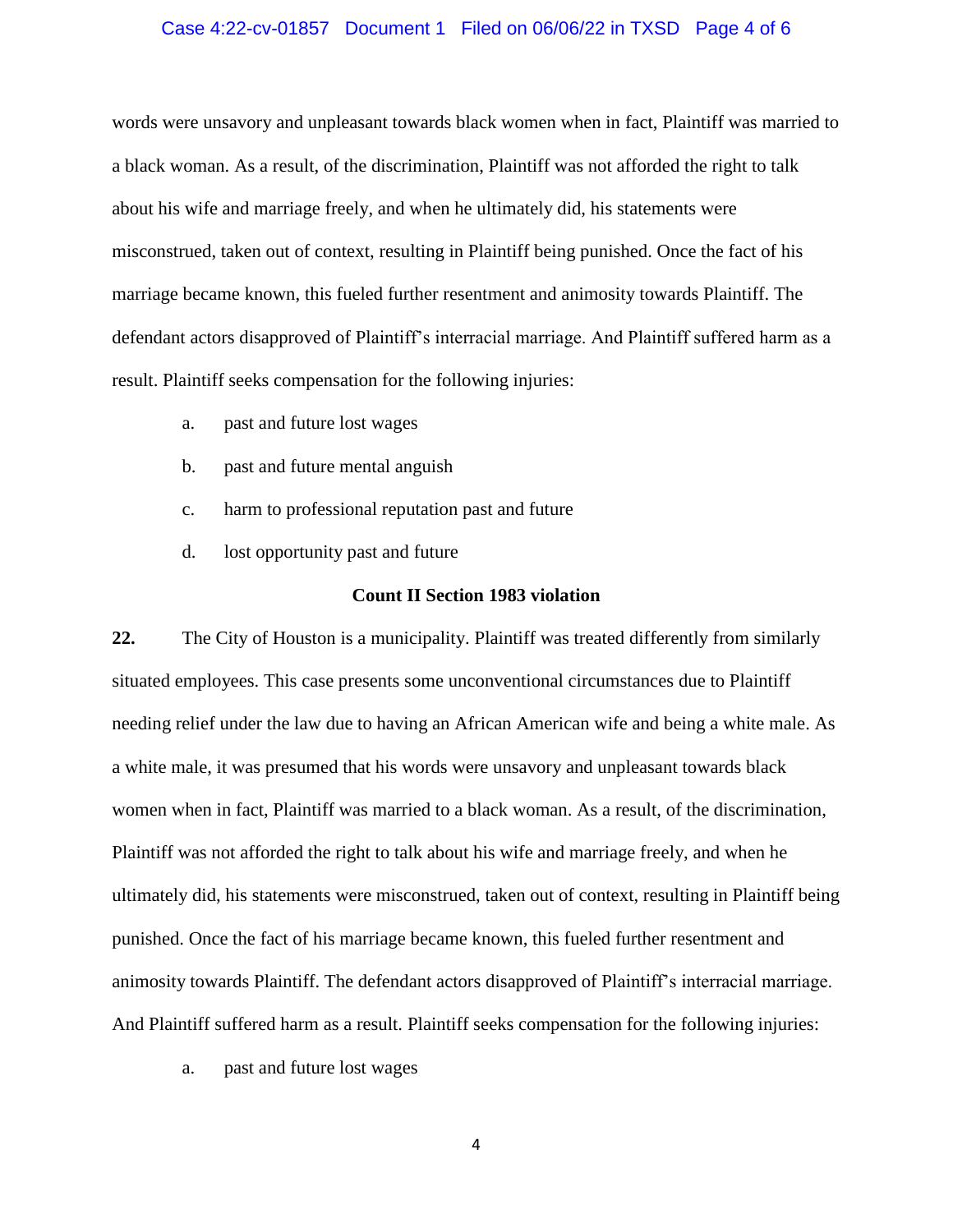- b. past and future mental anguish
- c. harm to professional reputation past and future
- d. lost opportunity past and future

### **Count III. Equal Protection Class of One Theory violation**

**23.** The City of Houston is a municipality. Plaintiff was treated differently from similarly situated employees. This case presents some unconventional circumstances due to Plaintiff needing relief under the law due to having an African American wife and being a white male. As a white male, it was presumed that his words were unsavory and unpleasant towards black women when in fact, Plaintiff was married to a black woman. As a result, of the discrimination, Plaintiff was not afforded the right to talk about his wife and marriage freely, and when he ultimately did, his statements were misconstrued, taken out of context, resulting in Plaintiff being punished. Once the fact of his marriage became known, this fueled further resentment and animosity towards Plaintiff. The defendant actors disapproved of Plaintiff's interracial marriage. And Plaintiff suffered harm as a result. Plaintiff seeks compensation for the following injuries:

- a. past and future lost wages
- b. past and future mental anguish
- c. harm to professional reputation past and future
- d. lost opportunity past and future

#### **Count IV. Breach of Fiduciary Duty**

**24.** Plaintiff was enrolled in Defendant Local 341. Defendant failed to represent Plaintiff's interests as a union member. Defendant intentionally acted against Plaintiff's interests. Plaintiff seeks compensation for the following injuries:

a. past and future lost wages